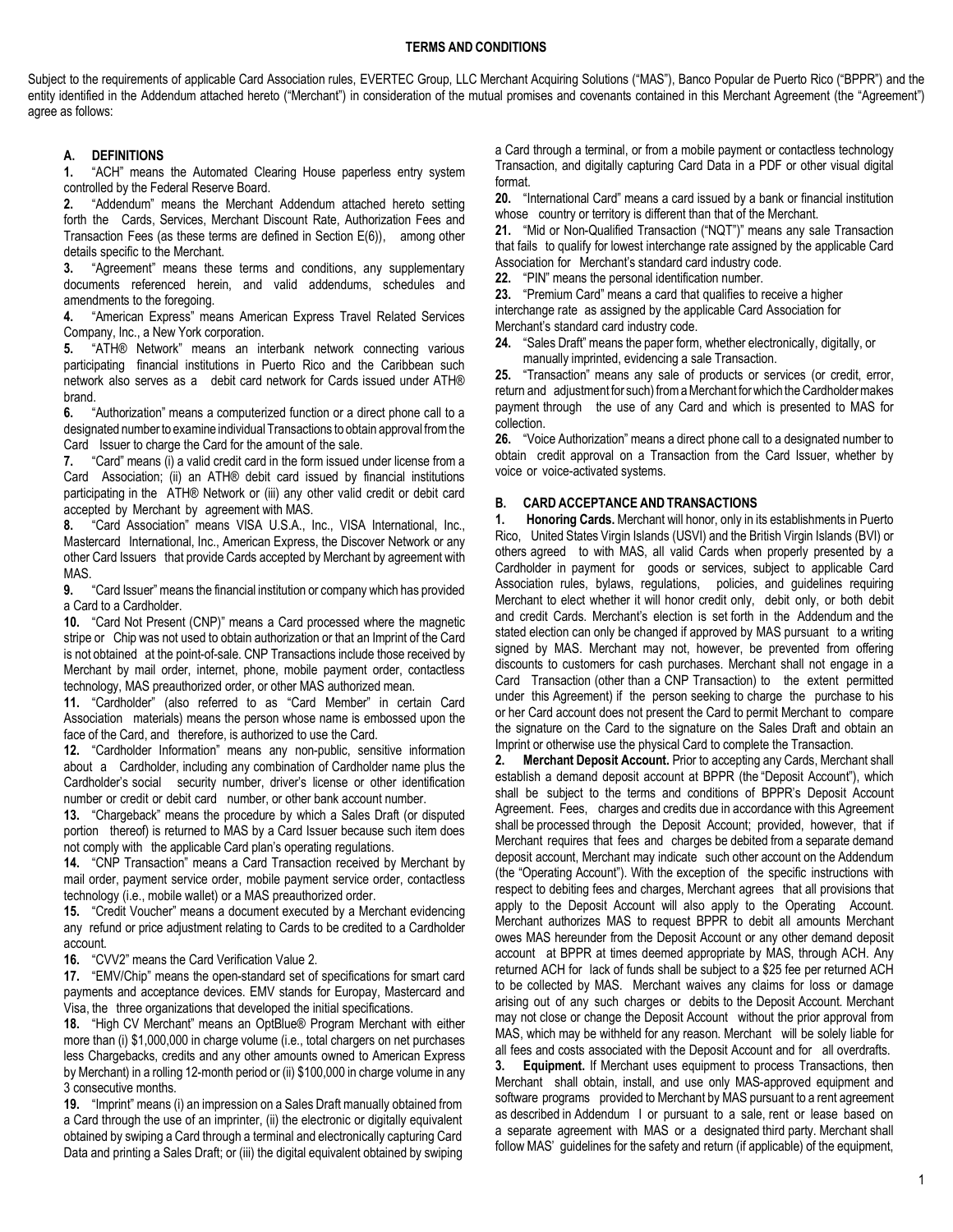as such guidelines may be updated and provided to Merchant by MAS from time to time, and also comply with the following additional terms:

- The equipment shall be suitable for processing Transactions;
- Merchant shall provide, at Merchant's expense, suitable electric power and telephone and internet services and will pay for any alterations to Merchant's premises required to properly locate Merchant's equipment;
- If Merchant is using equipment, Merchant acknowledges receipt of a copy of the equipment user's guide/manual. Merchant will use and operate the equipment only in accordance with the equipment user's guide/manual; and
- MAS will have no liability to Merchant if any installation is delayed or cannot be completed for reasons not caused by the act or neglect of MAS. At no time will MAS' liability exceed the amount of fees collected or reasonably expected to be collected from Merchant for this delay period.
- MAS or its designated agent will provide technical support to Merchant.
- The equipment will have default rules to route the Transactions through the ATH® Network, but Merchant will control the final routing of all Transactions.

**4. Training**. Merchant shall ensure its employees and representatives are trained: (a) in the use of the equipment and software required for processing Transactions; (b) with respect t to the Card Association rules, bylaws, regulations, policies, and guidelines, including, without limitation, the data security standards and Chargeback and dispute resolution rules; and (c) with respect to the responsibilities of Merchant under this Agreement.

**5. Advertising.** Merchant will prominently display the promotional materials provided by MAS in its place(s) of business. Merchant's use of promotional materials and use of any trade name, trademark, service mark or logo type (altogether, the "Marks") associated with a Card is limited to informing the public that the Card will be accepted at Merchant's place(s) of business. Merchant's use of promotional materials and Marks is subject to MAS' direction. Merchant may not use any of the Marks on any advertisement unless Merchant receives MAS' prior written approval, which may be withheld for any reason. Merchant acknowledges and agrees that: (a) the Card Associations, MAS and BPPR own all of their respective trademarks and service marks and Merchant acquires no rights in the Marks; (b) it will not contest the ownership of such Marks; (c) it will not imply in any way or manner that it is a member of any Card Association; and (iv) MAS, BPPR and each Card Association may immediately and upon one business day prior written notice prohibit Merchant from performing any further activity relating to the use of the Marks. Merchant may not state or infer, directly or indirectly, that any other Card Association's materials should be destroyed, are invalid, or should be replaced. Merchant may use promotional materials and Marks only during the term of this Agreement and will immediately cease use and return any inventory to MAS upon termination thereof. Merchant may not use any promotional materials or Marks associated with the Card Associations in any way which suggests or implies that either endorses any goods or services other than Card payment services.

**6. Card Acceptance.** When accepting a Card, Merchant will follow the steps provided by MAS for accepting Cards and will: (a) determine in good faith and to the best of Merchant's ability that the Card is valid on its face; (b) obtain Authorization from the Card Issuer to charge the Cardholder's account; (c) obtain an Imprint of the Card including embossed data from the Merchant imprinter plate; and obtain the Cardholder's signature on the Sales Draft and compare that signature to the signature on the Card unless the Sales Draft is electronically or digitally generated or is the result of a CNP Transaction, in compliance with applicable law and Card Association rules, bylaws, regulations, policies, and guidelines; (d) enter a description of the goods or services sold and the price thereof (including any applicable taxes); (e) deliver a true and completed copy of the Sales Draft to the Cardholder at the time the goods are delivered or services performed, or, if the Sales Draft is prepared by a point-ofsale terminal, at the time of the sale; provided, however, that for mobile payment or contactless payment Transactions (or other CNP Transactions, as authorized by MAS), an electronic or digital copy of the Sales Draft may be provided to the Cardholder; and (f) offer the Sales Draft to MAS for purchase according to MAS' procedures and the terms of this Agreement.

**7. Payment Solution**s. Merchant may elect to receive digital payment solution services, from the list of services set forth in the Addendum, to process CNP or electronic Transactions at the fees set forth therein. Payment solutions may include but are not limited to: (a) hosted checkout webpage that allows the

capture of payment information to process CNP Transactions; (b) personalized hosted webpage that allows for the acceptance of CNP Transactions and the upload of Sales Drafts or invoices for the charging of payment online; and (c) online service that allows the creation of payment links that Merchant can send to Cardholders through different channels for invoice purposes. Additional service functionalities may include recurring and mixed payments, subscriptions, tokenization, wallet, pre-authorization, address verification service and other functionalities, as made available from time to time and described in the Addendum, at the fees set forth therein.

## **8. Provisions Applicable to American Express Cards.**

(a) American Express OptBlue® Program*.* Merchant hereby agrees to comply with the requirements, acknowledgments, and authorizations specific to Merchant's acceptance of American Express Cards under the American Express OptBlue® Program (the "OptBlue Program") set forth in this section. The OptBlue Program is a program under which MAS may enable "small merchants" (for purposes of this Agreement, defined as merchants that process American Express Card transactions where the gross annual sales amount of such American Express Card transactions is less than one million U.S. dollars) to accept American Express Cards.

(b) Acceptance. Merchant hereby agrees to accept American Express Cards only in accordance with the terms of this Agreement and the American Express Merchant Operating Guide, as may be amended from time to time, which is located and available for Merchant free of charge at [www.americanexpress.com/merchantopguide.](http://www.americanexpress.com/merchantopguide)

(c) Authorization. Merchant hereby authorizes MAS to submit Transactions to, and receive settlement from, American Express.

(d) Disclosure of Transactions Data and Merchant Data. Merchant understands and agrees that MAS will disclose Transaction data and Merchant data to American Express, and American Express may use such information to perform its responsibilities in connection with the OptBlue Program, perform analytics and create reports, to communicate with Merchant in the manner permitted above and for any other lawful purposes.

(e) High CV Merchants. If Merchant has elected to accept American Express Cards, Merchant acknowledges that it may be converted from the OptBlue Program with MAS to a direct American Express Card acceptance relationship with American Express if and when it becomes a High CV Merchant pursuant to OptBlue Program eligibility requirements. Upon such conversion, (i) Merchant will be bound by American Express' then-current card acceptance agreement; and (ii) American Express will set pricing and other fees payable by Merchant for American Express Card acceptance.

(f) No Assignment of Payments. Merchant will not assign to any third party any payments due by Merchant under this Agreement. All indebtedness arising from charges will be for bona fide sales of goods or services (or both) at Merchant's establishments and free of liens, claims and encumbrances other than ordinary sales taxes. For the avoidance of doubt, the prohibition on assigning payments due by Merchant does not apply to MAS, its affiliates or a partner of MAS or its Affiliates.

(g) Third Party Beneficiary Rights. American Express is a direct and intended third- party beneficiary of this Agreement and may enforce any terms of this Agreement that apply to American Express, including American Express Card acceptance and transaction processing, directly against Merchant.

(h) American Express Opt-Out. Merchant may opt out of accepting American Express Cards at any time without directly or indirectly affecting its rights to accept other Cards pursuant to this Agreement.

(i) Refund Policies. Merchant hereby acknowledges that its refund policies for purchases with American Express Cards must be at least as favorable as its refund policy for purchases made on Cards of other Card Associations. Merchant agrees to disclose to Cardholders of American Express Cards the refund policy at the time of purchase and in accordance with applicable law.

(j) Collection for Cardholders. Merchant may not collect or attempt to collect a charge from any Cardholder of American Express Cards for any purchase or payment on an American Express Card unless: (i) the charge has been charged back to the Merchant; (ii) Merchant has accepted and/or paid the charge (i.e., no Chargeback reversal has been processed); and (iii) Merchant has a right to collect or attempt to collect funds to recover unpaid amounts lawfully owed to Merchant by such Cardholder American Express Cards.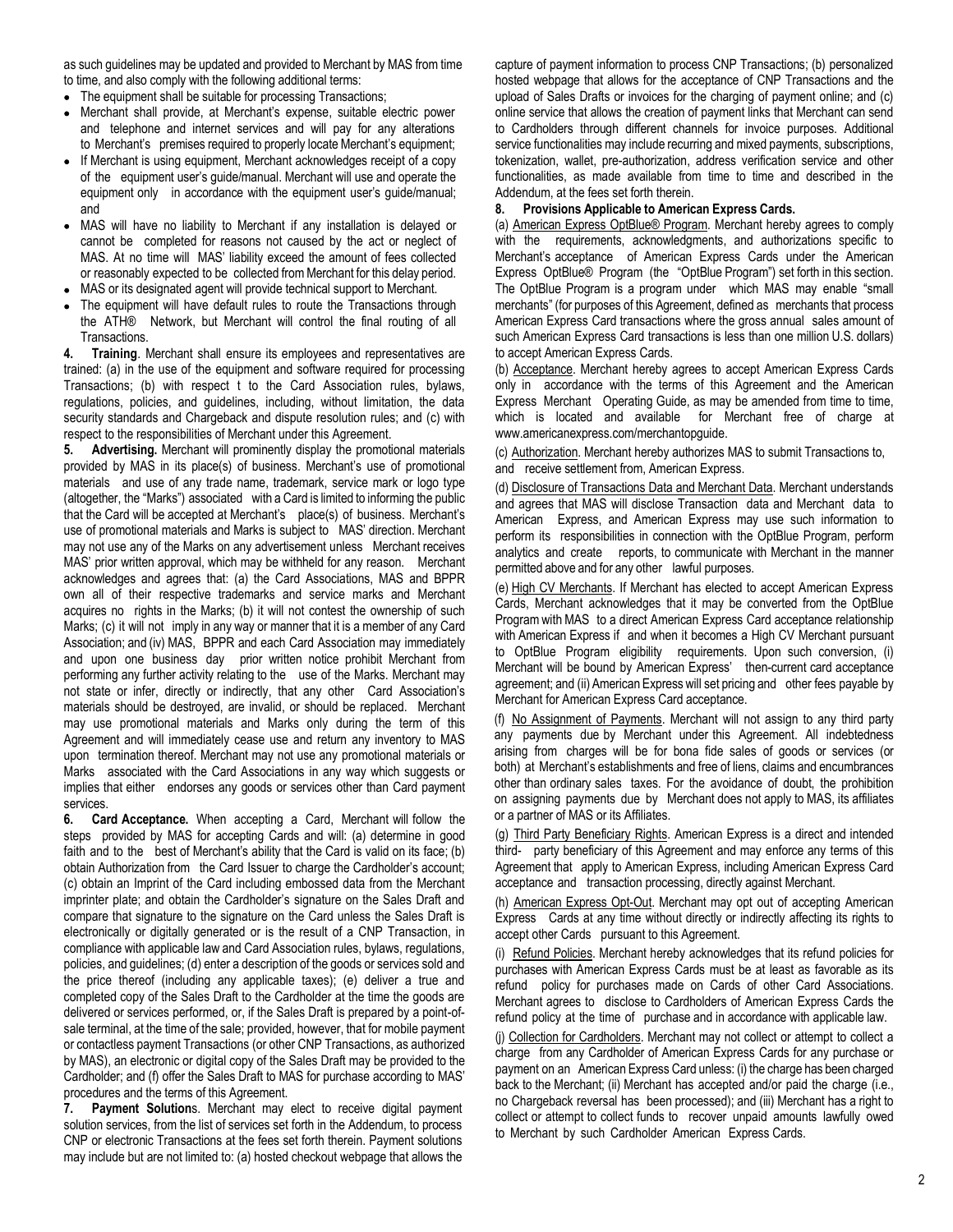**9. Authorization.** Merchant will obtain an Authorization for all Card sales. If Merchant cannot, for any reason, obtain an electronic Authorization through the use of a terminal, Merchant will request a Voice Authorization from MAS' designated authorization center, which shall authorize or decline the Transaction. Merchant agrees it shall be subject to an additional voice or audio response unit fee for this type of Authorization procedure. If the Transaction is authorized, Merchant will legibly obtain an imprint of the Card, signature of the Cardholder and print the authorization number on the Sales Draft. Merchant will not obtain or attempt to obtain authorization from MAS' authorization center unless Merchant intends to submit to MAS a Transaction for the authorized amount if Authorization for the Transaction is given. Merchant may not divide a single Transaction between two or more Sales Drafts on a single Card to avoid Authorization limits that may be set by the Card Issuer. Merchant acknowledges that an Authorization provides only that the Cardholder account has sufficient credit available to cover the amount of the current sale and that an Authorization is not a guarantee that the Transaction will not be subject to dispute or Chargeback and does not warranty the Cardholder's identity. Merchant acknowledges that if the Card is an EMV/Chip Card and the Card was not processed reading the Chip there is not a guarantee that the Transaction will not be subject to dispute or Chargeback. Merchant may not attempt to obtain an authorization by successively decreasing the sale amount. MAS may refuse to purchase or process any Sales Draft presented by Merchant: (a) unless a proper authorization or approval code has been recorded on the Sales Draft; (b) if MAS determines that the Sales Draft is or is likely to become uncollectible from the Cardholder to which the transaction would otherwise be charged; or (c) if MAS has reason to believe that the Sales Draft was prepared in violation of any provision of this Agreement. Merchant will use, and may not circumvent, fraud identification tools requested by MAS, including Address Verification System processing and CVV2 processing, and acknowledges that the use of these tools may prevent Merchant from accepting certain Cards as payment. Merchant acknowledges that its use of fraud identification tools may not prevent fraudulent Card usage and agrees that any fraudulent Transaction may ultimately result in a Chargeback, for which Merchant retains full liability under this Agreement. The Transactions under these circumstances must be completed within 30 days.

**10. Retention and Retrieval of Cards.** Merchant will use its best efforts to reasonably and in a peaceful manner recover and retain a Card for which Merchant receives notification of cancellation, restrictions, theft, or counterfeiting. This notice may be given by MAS: (a) electronically through the equipment; (b) by the authorization center through any means; or (c) by listing on any canceled Card or restricted Card list. Merchant's obligations under this section does not authorize a breach of the peace or any injury to persons or property, and Merchant will hold MAS, and all MAS employees, officers, directors, agents, and representatives harmless from any claim arising from any injury to person or property or other breach of the peace in connection with the retention or recovery of a Card.

**11. Multiple Transaction Records; Partial Consideration.** Merchant may not prepare more than one Sales Draft for a single sale or for a single item. Merchant will include all items of goods and services purchased in a single Transaction in the total amount on a single Sales Draft except under the following circumstances: (a) for purchases in separate departments of a multiple department store; (b) for partial payment, installment payment, delayed delivery or an advance deposit; or (c) for delayed or amended charges governed by rules for travel and entertainment merchants and Transactions (taxes, gasoline, parking and traffic fines, insurance premiums, hospice and food and beverages are acceptable Transactions).

**12. CNP Transactions and Installment Orders.** Unless Merchant has been approved by MAS to accept CNP Transactions, Merchant warrants that it is a walk-in trade business, located in a retail business place where the public moves in and out freely in order to purchase merchandise or obtain services. If MAS determines Merchant has accepted unapproved Card Transactions which are placed by telephone, generated through telephone solicitation, mail order or other means that does not create a Sales Draft that bears the Card Imprint and Cardholder's signature, this Agreement will be immediately terminated and the value of all Sales Drafts collected from the first day of processing may be charged back to Merchant and all funds therefrom held as provided in Section D. Unless approved by MAS, this Agreement does not contemplate regular acceptance of Cards for sales accepted by a CNP Transaction. If an CNP Transaction is made, the Sales Draft may be completed without the

Cardholder's signature or an Imprint, but in such case, Merchant will create a sales slip containing Cardholder Information, an Authorization number, the sale amount and the letters "MO", "TO" or "PO", as appropriate. For each approved PO, Merchant must reaffirm all annual billings at least once each year or upon request by MAS. Merchant shall not deliver goods or perform services covered by a PO after receiving notification from the Cardholder that the preauthorization is canceled or from MAS that the Card covering the preauthorization is not to be honored. Merchant agrees its receipt of an Authorization will not relieve Merchant of liability for Chargeback on any Transaction for which Merchant did not obtain an Imprint or the Cardholder's signature (imprint does not defend for EMV/Chip Cards).

**13. Lodging and Vehicle Rental Transactions.** Merchant must estimate and obtain Authorization for the amount of the Transaction based upon the Cardholder's intended length of stay or rental. An additional Authorization must be obtained and recorded for charges actually incurred in excess of the estimated amount. Regardless of the terms and conditions of any written preauthorization form, the Sales Draft amount for any lodging or vehicle rental Transaction must include only that portion of the sale, including any applicable taxes, evidencing a bona fide rental of real or personal property by Merchant to the Cardholder and may not include any consequential charges. Nothing contained herein is intended to restrict Merchant from enforcing the terms and conditions of its preauthorization form through means other than a Card Transaction.

**14. Returns and Adjustments; Credit Vouchers.** Merchant will maintain a fair exchange and return policy and make adjustments with respect to goods and services sold and/or leased to its customers whenever appropriate. Merchant's policy for the exchange or return of goods sold and the adjustment for services rendered will be established and posted in accordance with operating regulations of the applicable Card Association's regulations. Merchant will disclose, if applicable, to a Cardholder before a Card sale is made, that if merchandise is returned: (a) no refund, or less than a full refund, will be given; (b) returned merchandise will only be exchanged for similar merchandise of comparable value; (c) only a credit toward purchases will be given; orc(d) special conditions or circumstances apply to the sale (e.g., late delivery, delivery charges, or other non-credit terms). If Merchant does not make these disclosures, a full refund in the form of a credit to the Cardholder's Card account must be given. Disclosures must be made on all copies of Sales Drafts or invoices in letters approximately 1/4" high in close proximity to the space provided for the Cardholder's signature or on an invoice issued at the time of the sale or on an invoice being presented for the Cardholder's signature. Any change in Merchant's return or cancellation policy must be submitted in writing to MAS not less than 14 days prior to the change. MAS may refuse to process any Sales Draft made subject to a revised return or cancellation policy of which MAS has not been notified as required herein. If goods are returned, or services are terminated or canceled, or any price is adjusted, Merchant will prepare and transmit a Credit Voucher, either electronically or by paper, for the amount of the adjustment as a deduction from the total amount of Transactions transmitted that day. If the amount of credit or return Transactions exceeds the amount of sales Transactions, Merchant shall immediately pay MAS the excess. Merchant shall make no cash refunds on Transactions and shall handle all credit adjustments as provided in this Paragraph. If no refund or return will be given, Cardholder must be advised in writing that the sale is a "final sale" and "no returns" are permitted at the time of the Transaction. Credit Vouchers should be issued to the same card used for the Sale Draft.

**15. Cash Payments.** Merchant may not receive any payments from a Cardholder for charges included in any Transaction resulting from the use of any Card nor receive any payment from a Cardholder to prepare and present a Transaction for the purpose of affecting a deposit to the Cardholder's Card account.

**16. Duplicate Transactions.** Merchant may not deposit duplicate Transactions. MAS may debit Merchant for any adjustments for duplicate Transactions and Merchant is liable for any Chargebacks resulting therefrom.

**17. Deposit of Fraudulent Transactions.** Merchant may not accept or deposit any fraudulent Transaction and may not under any circumstances present for processing or credit, directly or indirectly, a Transaction which originated with any other merchant or any other source other than Transactions arising from bona fide purchases from Merchant for the goods and services for which Merchant has been approved under this Agreement. If Merchant deposits any prohibited Transaction, MAS may: (a) immediately terminate this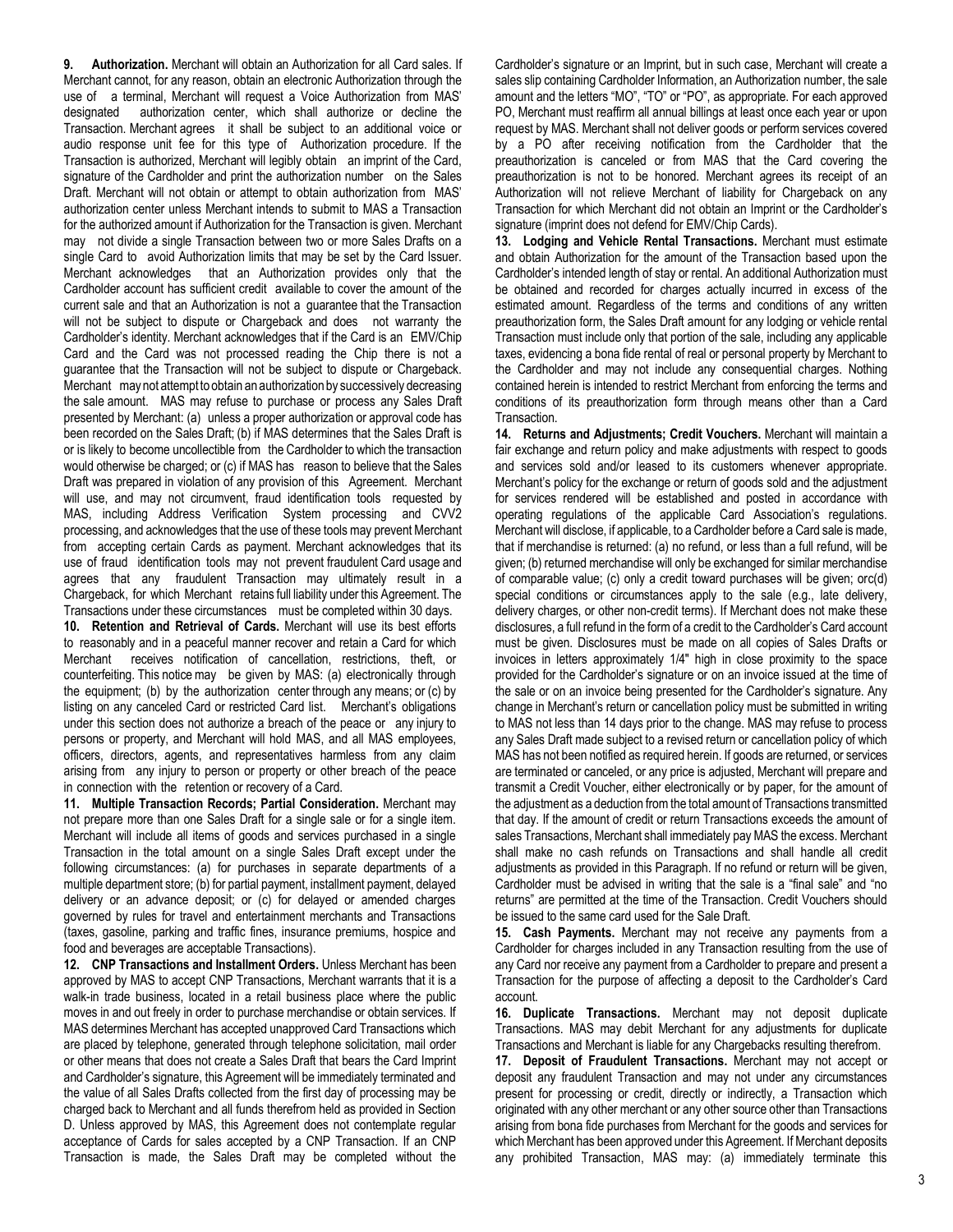Agreement; (b) withhold funds and demand an escrow as provided in this Agreement; (c) report Merchant to the Card Associations under the terms of this Agreement. Merchant's employees and agents' actions are chargeable to Merchant under this Agreement.

**18. Collection of Pre-existing Debt.** Merchant may not prepare and present to MAS for purchase any Transaction representing the refinancing of an existing Cardholder obligation including, but not limited to, obligations: (a) previously owed to Merchant; (b) arising from the dishonor of a Cardholder's personal check or relating to a Chargeback; or (c) representing the collection of any other pre-existing indebtedness, including collection of delinquent accounts on behalf of third parties.

**19. Data Security/Personal Cardholder Information.** Merchant may not, as a condition of sale, impose a requirement on Cardholders to provide any personal information as a condition for honoring Cards unless such information is required to provide delivery of goods or services or Merchant, in good faith, has reason to believe the identity of the person presenting the Card may be different than that of the Cardholder. Merchant will not, under any circumstances, release, sell or otherwise disclose any Cardholder Information to any person other than MAS or the applicable Card Association, except as expressly authorized in writing by the Cardholder, or as required by law.

(a) Safeguards. Merchant will maintain appropriate administrative, technical, and physical safeguards for all Cardholder Information. These safeguards will (i) ensure the confidentiality of Cardholder Information; (ii) protect against any anticipated threats or hazards to the security or integrity of Cardholder Information; (iii) protect against unauthorized access to or use of Cardholder Information that could result in substantial harm or inconvenience to any Cardholder; and (iv) properly dispose of all Cardholder Information to ensure no unauthorized access to Cardholder Information. Merchant will maintain all such safeguards applicable to Merchant or MAS in accordance with applicable federal and state laws, rules, regulations, and guidance.

(b) Compliance with Card Association Rules. Merchant represents, warrants and covenants that it is and will remain throughout the term of this Agreement in compliance with Card Association bylaws, operating regulations and rules, including those provisions related to data security, data integrity and the safeguarding of Cardholder Information including the Payment Card Industry Data Security Standard ("PCI DSS"), Discover Information Security Compliance ("DISC"), Mastercard's Site Data Protection Program ("SDP"), American Express' Data Security Requirements ("DSR") and VISA's Customer Information Security Program ("CISP"), in effect and as may be amended, supplemented or replaced. Merchant will cause all of its employees, agents, and subcontractor's agents to comply with PCI, SDP, DISC, DSR and CISP requirements at all times. To accomplish the foregoing, Merchant will encrypt all debit, credit, or stored value card numbers whether in storage, transport or backup and will not store data security codes on its systems, network, or software. **Merchant will immediately report to MAS in writing any non-compliance and any violation of security or privacy obligations or a breach in data security resulting in the potential for unauthorized access to Cardholder personal information. If (i) Merchant informs, or (ii) MAS, BPPR or a member of the Card Associations, informs Merchant, of an alleged breach in data security resulting in the potential for unauthorized access to Cardholder personal information, Merchant shall, as soon as possible, engage a PCI forensic investigator service provider, from the list designated by the Card Associations, for emergency incident response services and PCI forensic investigator services, among others, payable by Merchant**.

(c) Annual Certification. Merchant will provide an annual certification to MAS if requested by MAS (in a form acceptable to MAS) certifying compliance with the data security provisions of this Agreement, including compliance with applicable Card Association requirements such as PCI, SDP, DISC, DSR and CISP. Merchant will provide annual certifications for Merchant's service providers, subcontractors, and agents.

(d) PCI Questionnaire. To further ensure Merchant compliance with PCI standards, MAS facilitates Merchant with access to a PCI portal through which Merchant will complete and submit an annual self-assessment questionnaire ("SAQ"). The SAQ is an annual requirement under this Agreement and serves as a validation tool for Merchants who are not required to complete on-site assessments for PCI DSS compliance. A link to the PCI portal is found at [www.popularmerchant.com,](http://www.popularmerchant.com/) under the Help and Resources section (https://www.evertecinc.com/recursos-para-clientes/). Merchant must complete

and submit its SAQ within 30 days from the effectiveness of this Agreement. Merchant shall also update its SAQ periodically or at least once a year, should Merchant change the manner in which it handles Cardholder Information. The SAQ will entail an automatic monthly fee set forth in the Addendum. Upon MAS' receipt of Merchant's annual completed SAQ, this monthly fee will be waived prospectively for the covered year and eliminated from the Merchant Statement within the following 30 days. Merchant's unlimited access to, and use of, the PCI portal is subject to a monthly fee, in addition to the waivable SAQ fee mentioned above, as further stated in the Addendum. Completion of the SAQ does not imply, guarantee, ensure or replace Merchant's compliance with applicable PCI DSS dispositions.

(e) Information Use Limitations. Merchant may not sell, disclose, or otherwise make Cardholder Information available, in whole or in part, in a manner not provided for in this Agreement, without MAS' prior written consent, which such consent may be withheld for any reason. Merchant shall not use Cardholder Information or any other confidential or proprietary information for its own use or for any other purpose. Merchant may, however, disclose Cardholder Information to its service providers, subcontractors and agents who have a need to know such information to provide the Services described in this Agreement, provided that those individuals or entities have assumed confidentiality obligations in accordance with this Agreement, or as may be required by legal process or applicable federal and state laws, rules, regulations and guidance and have entered into a written agreement with Merchant containing Merchant's and such individuals' or entities' agreement to the foregoing data security provisions including compliance with Card Association rules, regulations or bylaws.

(f) Response to Unauthorized Access. Merchant will notify MAS within 24 hours after it knows, or has reason to know, of any breach in security resulting in an unauthorized access to Cardholder Information. Merchant will provide any assistance that MAS, the issuing bank of any Cardholder, and their regulators and the Card Associations deem necessary to contain and control the incident to prevent further unauthorized access to or use of Cardholder Information. Such assistance may include, but not be limited to, preserving records and other evidence and compiling information to enable MAS and the issuing bank(s) or the Card Associations to investigate the incident and provide assistance and cooperation to: (i) file suspicious activity reports (as applicable); (ii) notify their regulators (as applicable); and (iii) notify the affected Cardholder (as required). Unless the unauthorized access was due to MAS' acts or omissions, Merchant will bear the cost of notifying the affected Cardholder.

(g) Miscellaneous. Merchant may not make a claim against MAS or hold MAS liable for the acts or omissions of other merchants, service providers, Card Associations, financial institutions or others that do not have a written contractual relationship with MAS or over which MAS has no control. These provisions supplement, augment and are in addition to obligations of indemnification, audit, confidentiality, and other similar provisions contained in this Agreement. Merchant may not store in any system or in any manner discretionary Card read data including without limitation CVV2 data, PIN data, address verification data or any other information prohibited by Card Association rules.

**20. EMV/Chip Card Compliance.** Merchant must upgrade any point of sale electronic terminal provided as part of this Agreement, as required by MAS. Upon request from Merchant, such upgrade, which will be offered and performed by MAS, will allow for EMV/Chip Card Transactions to be accepted at said terminals. In the event the transaction is performed with an EMV certified Chip Card, and the point of sale electronic terminal has not been upgraded due to Merchant's negligence, Merchant will be liable for payment of any transactions submitted for chargeback, by the applicable EMV/Chip Card issuer(s), due to lost, stolen and never received-issue fraud claims

**21. Compliance with Card Association Rules.** Merchant will comply with and conduct its Card activities in accordance with all applicable Card Association rules, regulations, bylaws, guidelines, and policies. Failure to comply with such rules, regulations, bylaws, guidelines, and policies may result in Merchant being terminated for cause and listed on various Card Association and industry databases, including the Terminated Merchant File and the Merchant Alert to Control High Risk Merchants file ("MATCH"). Merchant will pay all Card Association fines, fees, penalties, dispute arbitration fees, and all other assessments or indebtedness levied by Card Associations to MAS which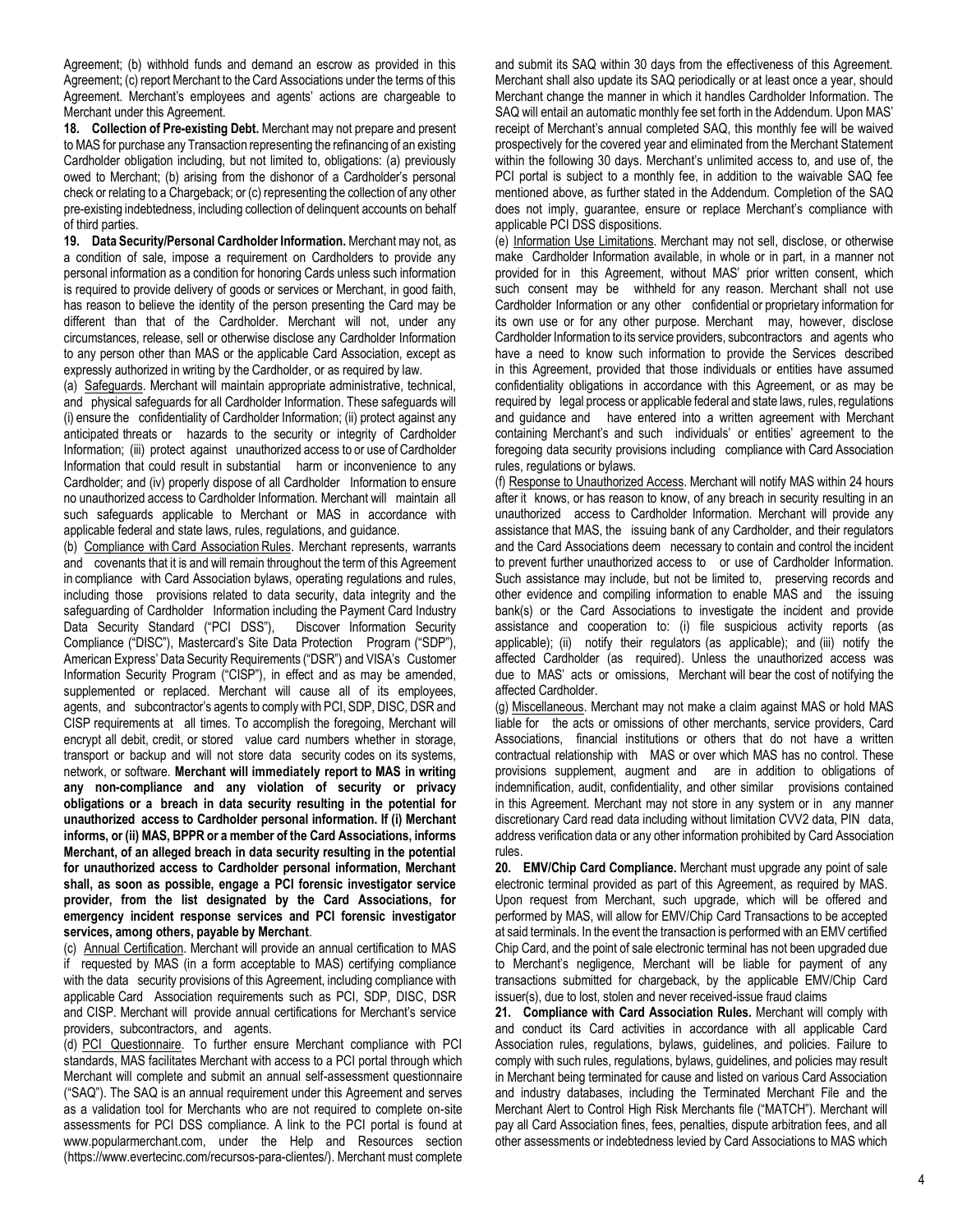are attributable, at MAS' discretion, to Merchant's Transaction processing or business.

**22. Merchant Change of Address.** During the term of this Agreement and for 12 months after it is terminated for any reason Merchant shall provide prior written notice to MAS if Merchant intends to operate its business from any location that is different, or in addition to, the Location Address or Corporate Address stated in the Addendum.

**23. Merchant's Business.** Merchant will notify MAS immediately if it intends to (a) transfer or sell any substantial part of its total assets, or liquidate; (b) change the basic nature of its business, including, without limitation, a change that would require a reclassification of Merchant's business Category Codes pursuant to the Card Association rules and regulations or the selling any products or services not related to its business as stated in the Addendum; (c) change ownership or transfer control of its business; (d) enter into any joint venture, partnership or similar business arrangement whereby any person or entity not a party to this Agreement assumes any interest in Merchant's business; (e) alter in any way Merchant's approved monthly volume, average, or maximum ticket; or (f) changes its return policies or to another fulfillment house different from those identified in Addendum. Merchant will notify MAS promptly in writing if it becomes subject to any voluntary or involuntary bankruptcy or insolvency petition or proceeding. Merchant's failure to provide notice as required above may be deemed a material breach and will be sufficient grounds for termination of Merchant and for MAS' exercise of all its rights and remedies provided by this Agreement. If any change listed above or in the Addendum occurs, MAS may immediately terminate this Agreement.

**24. Merchant's Warranties.** Merchant represents and covenants that: (a) all information contained in the Addendum or any other documents delivered to MAS in connection therewith is true, accurate, and complete and properly reflects Merchant's business, past and present financial condition and principal partners, owners or officers; (b) Merchant has power to execute, deliver and perform this Agreement, and this Agreement is duly authorized, and will not violate any provisions of law, or conflict with any other agreement to which Merchant is subject; (c) Merchant holds all licenses, if any, required to conduct its business and is qualified to do business in every jurisdiction where it is required to do so; (d) there is no action, suit or proceeding at law or in equity now pending or to Merchant's knowledge, threatened by or against or affecting Merchant which would substantially impair its right to carry on its business as now conducted or adversely affect its financial condition or operations; (e) each Sales Draft presented to MAS for collection is genuine and is not the result of any fraudulent or prohibited Transaction or is not being deposited on behalf of any business other than Merchant as authorized by this Agreement; (f) each Sales Draft is the result of a bona fide Card Transaction for the purchase of goods or services from Merchant by the Cardholder in the total amount stated on the Sales Draft; (g) Merchant has performed or will perform all of its obligations to the Cardholder in connection with the Card Transaction evidenced thereby; (h) Merchant has complied with MAS' procedures for accepting Cards, and the Card Transaction itself does not involve any element of credit for any other purposes other than as set forth in this Agreement, and is not subject to any defense, dispute, offset or counterclaim which may be raised by any Cardholder under the Card Associations' rules, the Consumer Credit Protection Act (15 USC §1601) or other relevant state or federal statutes or regulations; and (i) any Credit Voucher which it issues represents a bona fide refund or adjustment on a Card sale by Merchant with respect to which a Sales Draft has been accepted by MAS.

**25. Prohibited Transactions.** Merchant shall not do any of the following with respect to any Transaction:

- Impose a surcharge on a Cardholder who elects to use a Card in lieu of payment by cash, check, or other mode of payment;
- Accept Cardholder payments for previous Card charges incurred at Merchant location;
- Request or use an account number of any purpose other than as payment for Merchant's goods or services;
- Require a Cardholder to complete a postcard or similar device that includes the Cardholder's account number, card expiration date, signature, or any other card account data in plain view when mailed;
- Charge a Cardholder more than the amount the Cardholder would pay if payment were made by cash or check;
- Establish a minimum or maximum dollar Transaction amount;
- Obtain multiple Authorizations for amounts less than the total sale amount;
- Obtain Authorization for purposes of setting aside Cardholder's credit line for use in future sales;
- Extend credit for or defer the time of payment of the total cash price in any Transaction;
- Honor a Card except in a Transaction where a total cash price is due and payable;
- Make any special charge to or extract any special agreement or security from any Cardholder in connection with any Transaction;
- Transmit or accept for payment any Transaction that was not originated directly between Merchant and a Cardholder for the sale or lease of goods or the performance of services of the type indicated in the Addendum to which this Agreement is related;
- Submit any transaction receipt for a transaction that was previously charged back to MAS and subsequently returned to Merchant, irrespective of Cardholder approval (Merchant may pursue payment from the Cardholder outside the Card Association system);
- Honor or accept a Card as payment for any legal services or expenses arising out of or related to: (i) the defense of any crime other than a traffic violation; (ii) any domestic relations matter where such services or expenses are furnished to a person whose name is not embossed on a Card; or (iii) any bankruptcy, insolvency, compromise, composition or other process affecting Cardholder's creditors;
- Use Merchant's own Card, or one to which Merchant has access, to process a Transaction for the purpose of obtaining credit for Merchant's own benefit;
- Redeposit a previously charged Transaction, regardless of whether the Cardholder consents;
- Initiate a Transaction credit without a balance in the Deposit Account equal to the credit;
- Use the equipment or any data received thereon for any other purpose other than for determining whether or not Merchant should accept checks or Cards in connection with a current sale or lease of goods or services;
- Use the equipment or any data received thereon for credit inquiry purposes, or any other purpose not authorized by this Agreement;
- Draw or convey any inference concerning a person's creditworthiness, credit standing, credit capacity, character, general reputation, personal characteristics, or mode of living when any Card or check is processed as non-accepted;
- Disclose any information obtained through the equipment to any person except for necessary disclosures to affected Cardholders, MAS and/or Card Issuer;
- Add any tax to Transactions unless applicable law expressly requires that Merchant be permitted to impose a tax. Any tax, if allowed, must be included in the Transaction amount, and not collected separately;
- Disburse funds in the form of traveler's checks, if the sole purpose is to allow the Cardholder to make a cash purchase of goods or services from Merchant;
- Disburse funds in the form of cash unless: (i) Merchant is a lodging or cruise line merchant disbursing cash to a Cardholder, (ii) Merchant is dispensing funds in the form of travelers checks, Cards, or foreign currency, or (iii) Merchant is participating in the Card Association cash back service;
- Accept a Card to collect or refinance an existing debt;
- Issue a Transaction credit with respect to goods or services acquired in a cash transaction which are subsequently returned;
- Make any cash refund to a Cardholder who has made a purchase with a Card. All Transaction credits will be issued to the same Card account number as the sale without exception; or
- Enter into a Transaction that represents collection of a dishonored check.

**26. Prohibition of Furnishing Account Information.** Merchant shall not, without the Cardholder's consent, sell, purchase, provide or exchange Card account number information in the form of Transaction documents, carbon copies of imprinted Transaction documents, mailing lists, tapes, journal rolls, or other media obtained by reason of a Card Transaction to any third party.

**27. Customer Complaints.** Merchant shall respond promptly to inquiries from Cardholders and shall resolve any disputes amicably. If unresolved disputes occur with a frequency unacceptable to MAS, MAS may terminate this Agreement. MAS reserves the right to charge Merchant reasonable fees and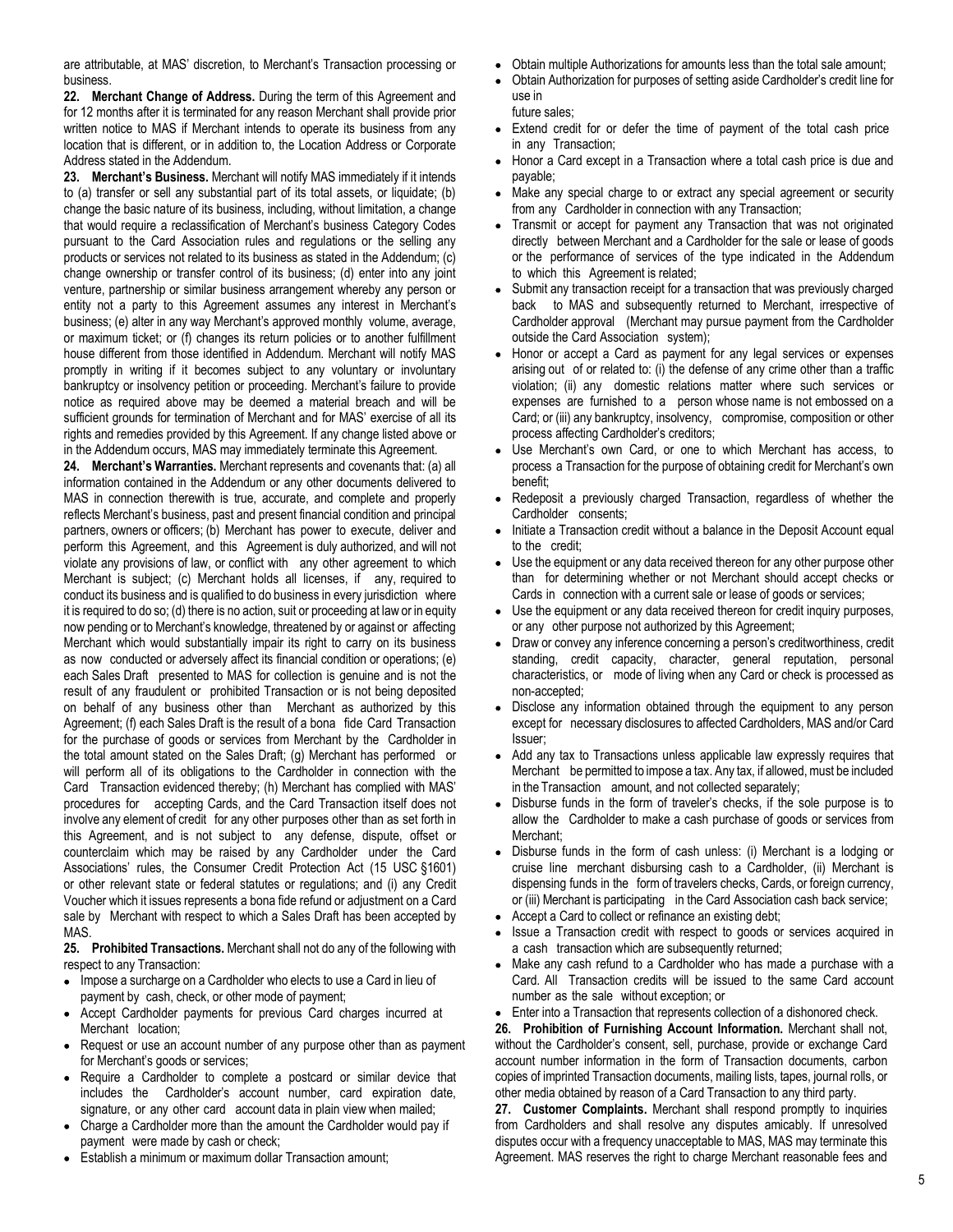reimbursement on account of excessive Cardholder inquiries, refunds, or Chargebacks. Merchant agrees to maintain the following information in writing with respect to each claim or defense asserted by a Cardholder for which Merchant has received notice: (a) Cardholder's name; (b) Card account number; (c) the date and time the Cardholder asserted the claim or defense; (d) the nature of the claim or defense; and (e) the action that Merchant took in an attempt to resolve the dispute. Upon request, Merchant shall furnish MAS with this information in writing within 5 days. Furthermore, Electronic Benefit Transfer ("EBT") program Cardholder inquiries or claims must be responded and resolved by Merchant within 3 business days of its receipt. If Merchant fails to resolve such inquiry or claim within the established timeframe, MAS reserves the right to debit Merchant for any and all amounts credited to the Cardholder's account in relation to said EBT inquiry or claim.

# **C. PRESENTMENT, PAYMENT, CHARGEBACK**

**1. Acceptance**. MAS will accept from Merchant all Sales Drafts deposited by Merchant under the terms of this Agreement and will present the same to the appropriate Card Issuers for collection against Cardholder accounts. Merchant must transmit Sales Drafts and Credit Vouchers to MAS or its processing vendor on the same or next business day immediately following the day that such Sales Drafts and Credit Vouchers have been originated. All presentment and assignment of Sales Drafts, collection thereof and reassignment or rejection of such Sales Drafts are subject to the terms of this Agreement and regulations of the Card Association. MAS will only provisionally credit the value of collected Sales Drafts to Merchant's Deposit Account and reserves the right to adjust amounts collected to reflect the value of Chargebacks (actual and anticipated), fees, penalties, late submission charges, reserve deposits, negative Sales Draft batch deposits and items for which MAS did not receive final payment.

**2. Endorsement.** By presenting Sales Drafts to MAS for collection and payment, Merchant agrees all its right, title and interest in each Sales Draft completed in conformity with MAS' acceptance procedures and constitutes an endorsement are hereby assigned and transferred to MAS. If necessary, MAS may supply such endorsement on Merchant's behalf.

### **3. Reconciliation of Transactions.**

(a) Settlement. Transactions will be settled on a daily basis. MAS shall deliver payment to Merchant as soon thereafter as practicable by a credit to the Deposit Account equal to the reconciled summary of the Transactions since the previous credit. This credit will be reduced, if necessary, by: (i) the sum of all Cardholder charges denied or refused; (ii) all refunds processed on account of Cardholders during the time period; (iii) the fees and charges, including Chargebacks, Merchant owes MAS hereunder; (iv) all taxes, penalties, charges and other items incurred by MAS that are reimbursable pursuant to this Agreement; and (v) all applicable rates, fees and charges described on the Addendum.

(b) Merchant Statement. At least once per month, MAS shall provide Merchant with a statement (the "Merchant Statement"). All information appearing on the Merchant Statement shall be deemed accurate and affirmed by Merchant unless Merchant objects by written notice specifying the particular item in dispute within 30 days of the date of the Merchant Statement. MAS shall not have any responsibility or liability for Transaction-related errors or omissions that are brought to its attention after the stated thirty-day period.

(c) Credits. Any credits to the Deposit Account are provisional only and subject to revocation by MAS until such time that the Transaction is final and no longer subject to Chargeback by the Card Issuer or Cardholder. MAS may withhold payment for a Transaction to Merchant, for any reason, until such time as the Transaction has been verified as legitimate by the relevant Card Issuer orMAS receives adequate supporting documentation from Merchant to authenticate the Transaction and mitigate a Chargeback.

**4. Prohibited Payments.** MAS may receive payment of any Sales Draft presented by Merchant and paid by MAS unless and until there is a Chargeback. Unless specifically authorized in writing by MAS, Merchant may not collect or attempt to collect any Sales Draft, including Chargebacks, and will hold in trust for MAS and promptly deliver in kind to MAS any payment Merchant receives, in whole or in part, of the amount of any accepted Transaction, together with the Cardholder's name and account number and any correspondence accompanying payment.

**5. Chargebacks.** Merchant will accept for Chargeback any sale involving the following:

- The Cardholder disputes the validity of the sale according to prevailing Card Association rules;
- A Card Issuer or MAS determines that Merchant has in any way failed to comply with Card Association rules or MAS' procedures in accepting a Card and presenting the resulting Sales Draft to MAS for purchase;
- No specific prior Authorization for the Transaction was obtained from the authorization center;
- The Authorization approval number does not appear in the electronic transmittal that is maintained by MAS;
- The Transaction was submitted to MAS 30 days or more after the date on which the goods and/or services to which the Transaction relates were purchased or leased by the relevant Cardholder;
- The Transaction was based on a preauthorization form and the Card on which the Authorization was based has been canceled;
- The Card giving rise to the Transaction was canceled;
- The Card expired prior to the date of the Transaction;
- The date of the Transaction was prior to the validation date of the Card;
- MAS or Card Issuer has received a complaint from or on behalf of a Cardholder stating that there is an unresolved dispute or defense to a charge (whether or not valid) between Merchant and Cardholder;
- The Cardholder makes a written complaint to MAS or Credit Issuer that the Cardholder did not make or authorize the Transaction;
- A setoff or counterclaim of any kind exists in favor of any Cardholder against Merchant that may be asserted in defense of an action to enforce payment against the Cardholder in a Transaction;
- The Transaction was made at or by a merchant other than Merchant named in this Agreement;
- The Transaction otherwise violates the terms of this Agreement or any other Card Association or Card Issuer bylaw, rule, regulation, policy, or guideline;
- A Transaction is charged back by an Issuer; or
- Any representation or warranty made by Merchant in connection with the Transaction is false or inaccurate in any respect.

If any of the beforementioned events occurs, MAS shall not be obligated to accept a Transaction for credit to the Deposit Account. If MAS has credited the Deposit Account or Reserve Account for such a Transaction, MAS may return the Transaction to Merchant, and Merchant shall pay MAS the amount of the Transaction in addition to the current published fees for each Chargeback as listed on the Addendum. Merchant agrees that MAS, without prior notice to Merchant, may (i) charge the amount of the Transaction to the Deposit Account or Reserve Account; (ii) recoup the amount of the Transaction by adjustment of the credits due to Merchant; or (iii) set off the amount of the Transaction against any account or property MAS holds for or on behalf of Merchant. If a Merchant disagrees with MAS' decision to charge back a Transaction, Merchant must so notify MAS in writing within 10 days of the Chargeback and provide documentation that the dispute has been resolved to Cardholder's satisfaction or proof that a credit has been issued. Without limiting the generality of any other provision of this Agreement, if MAS takes legal action against a Merchant for any Chargebacks or any amounts due MAS, Merchant shall pay the costs and attorneys' fees incurred by MAS, whether a suit is commenced or not. MAS may charge Merchant a monthly fee as determined by MAS for its administrative work and other costs in the event Merchant has 15 or more Chargebacks over a period of one month during a minimum of one year, starting from the day following the month in which Merchant has exceeded the limit.

**6. Merchant Reserve Account.** MAS may, at any time, require Merchant to fund a reserve account for all future indebtedness of Merchant to MAS that may arise out of or relate to the obligations of Merchant under this Agreement (the "Merchant Reserve Account"), including, but not limited to, Chargebacks and fees. Specific examples include, but are not limited to: (a) Merchant engages in any charge processing that creates an overcharge to a Cardholder by duplicating charges; (b) any activity designed by Merchant to circumvent a "call center" message when attempting to process a transaction; (c) any equipment cancellation fees; (d) Merchant breaches this Agreement, violates any representation, covenant or warranty herein, violates any applicable Card Association rule or applicable law; (e) the Addendum is in any way inaccurate or becomes inaccurate subsequent to MAS' approval thereof; (f) Merchant changes its type of business stated in the Addendum without MAS' prior written approval, which may be withheld for any reason; (g) fraud or Merchant processes an unauthorized charge, or other action that violates MAS' applicable risk management standards or is likely to cause a loss; (h) Merchant has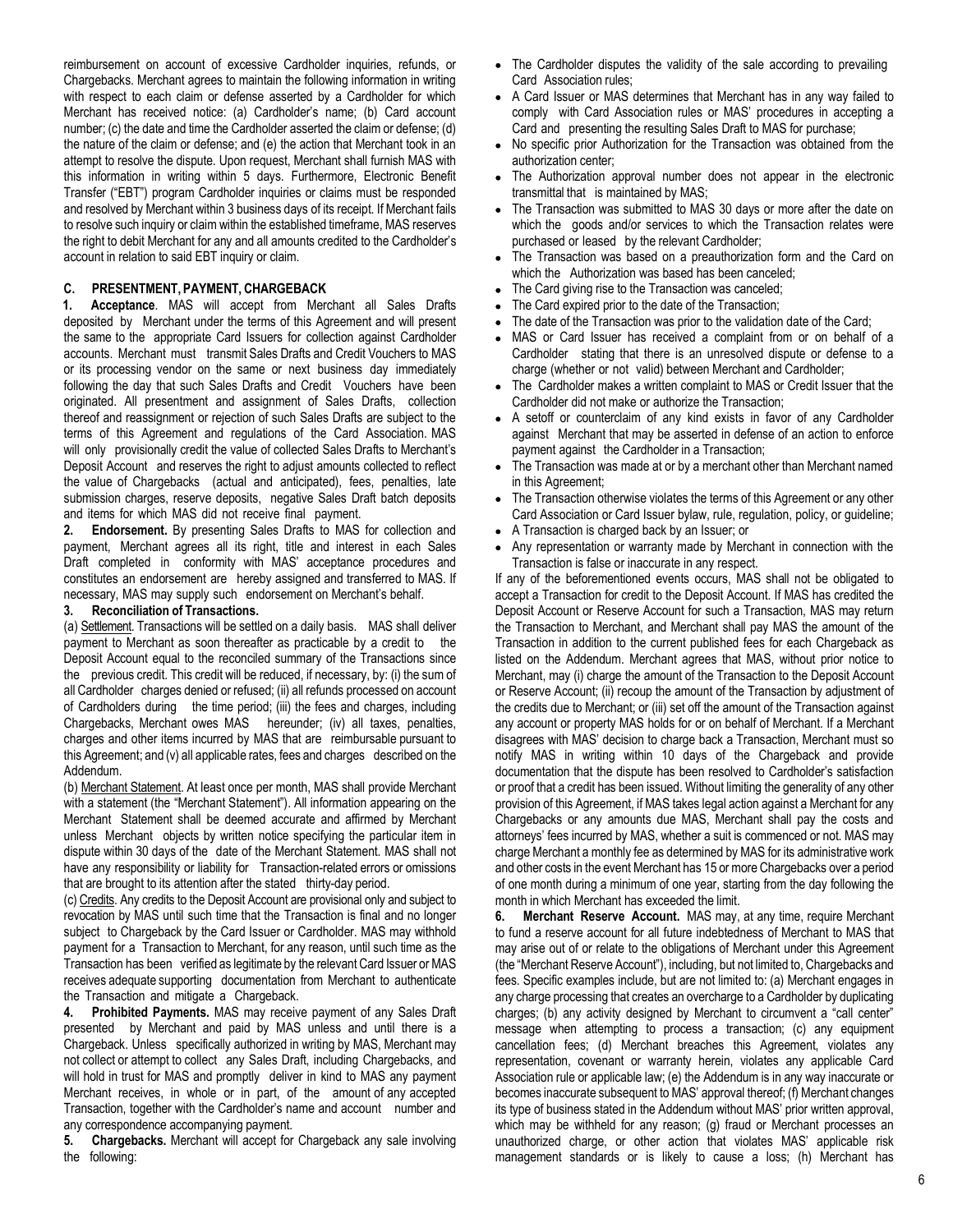Chargebacks exceeding 1% of the total number of transactions completed by Merchant in any 30 calendar day period or shorter time period based on Merchant's processing history; (i) excessive numbers of requests from consumers or issuing banks to retrieve documentation; (j) Merchant's financial stability is in question or Merchant ceases doing business; (k) Merchant terminates this Agreement or (l) and any outstanding charges, losses or amounts for which Merchant is liable under this Agreement. Merchant shall have no right or ability to access, withdraw or transfer funds from the Merchant Reserve Account. Furthermore, Merchant authorizes MAS to monitor from time to time the Merchant Reserve Account to determine its adequacy and MAS may require Merchant to deposit additional amounts based upon Merchant's processing history and/or anticipated risk of loss to MAS into the Reserve Account, the additional amounts of which shall be in MAS' sole discretion. Further, MAS may fund the Merchant Reserve Account by deduction from payments due Merchant. The initial amount of the Merchant Reserve Account is provided for in the Addendum. The Merchant Reserve Account will be maintained for a minimum of 180 days after the later of the termination date of this Agreement or the date on which the last Chargeback is received or until such later time as MAS determines that the release of the funds to Merchant is prudent, in the best interest of MAS, and commercially reasonable, and that Merchant's account with MAS is fully resolved. Upon expiration of this 180-day period, any balance remaining in the Merchant Reserve Account may be released to Merchant. MAS will inform Merchant in writing of any charges debited to the Merchant Reserve Account during this 180-day period. If, however, the Merchant Reserve Account is insufficient to cover Merchant's indebtedness to MAS, then MAS shall submit a written demand for payment to Merchant, which Merchant shall remit the entire payment within 3 business days. Any dispute with regard to the Merchant Reserve Account shall be between MAS and Merchant and each waives any claims against BPPR for loss or damage arising out of any charges or debits to the Merchant Reserve Account.

**7. Fee Collection.** Under no circumstances will Merchant remit any fees directly to MAS, or any third party working on behalf of MAS, unless the direct remittance is expressly authorized by this Agreement.

### **D. TERMINATION AND EFFECT OF TERMINATION**

**1. Term.** This Agreement will be effective once MAS accepts it and, unless otherwise terminated, will continue for three years with automatic one-year renewals thereafter until Merchant provides written notice of non-renewal given not less than 90 days prior the end of the then-current term. Prior to termination and regardless of the circumstances for termination, Merchant grants MAS a right of first refusal in connection with any proposal made to Merchant by any other merchant services provider to provide a product or service that is the same or substantially similar to any product or service offered by MAS and which proposal Merchant wishes to accept. Merchant shall promptly notify MAS, in writing, of any such proposal and if Merchant fails to provide such notice, MAS shall have the option to charge Merchant for liquidated damages as further described in Section D(4) of this Agreement. The notice from Merchant shall reasonably and sufficiently describe both the price and the non-price terms of the products and services to be offered pursuant to the proposal. Within 30 days from the date MAS received written notice from Merchant, MAS may elect to exercise its right of first refusal by offering the same or substantially similar product or service on the same or more favorable price and non-price terms as that of the other merchant services provider and so notifying Merchant in writing. In the event MAS fails to exercise its right of first refusal with respect to any such proposal. Merchant may accept that proposal, provided, however, that MAS' failure to exercise its right of first refusal in any one instance shall not preclude or otherwise void or affect MAS' right of first refusal with respect to any other proposal. All existing obligations, warranties, indemnities, and agreements with respect to Transactions entered into before such termination shall remain in full force and effect, and Merchant shall remain liable for all obligations to Cardholders and MAS incurred while this Agreement was in effect.

#### **2. Termination**.

(a) Without Cause. MAS may terminate this Agreement, without cause, upon 30 days advance written notice to Merchant. Also, MAS may immediately terminate this Agreement if BPPR or MAS becomes de-registered by a Card Association. (b) For Cause. MAS may terminate this Agreement in its sole discretion, effective immediately, upon written or verbal notice, or by closing Merchant's

point-of-sale terminal, if MAS reasonably determines that any of the following conditions exists:

- Merchant has violated any provision of this Agreement, including, without limitation, Merchant's failure to remit monies to MAS;
- Merchant fails to provide financial statements suitable to MAS on request;
- There is a material adverse change in Merchant's financial condition;
- If any case or proceeding is commenced by or against Merchant under any federal or state law dealing with insolvency, bankruptcy, receivership, or other debt relief;
- Any information which Merchant provided to MAS, including Addendum information, was false, incomplete or misleading when received in MAS' sole discretion;
- At any time during the term of this Agreement, Merchant has had a monthly ratio of Chargebacks to total transactions exceeding Card Association requirements or 1%, or Chargebacks exceed 3% of any monthly dollar amount of total transactions;
- An overdraft in the Deposit Account exists for more than 3 days;
- Merchant or any of Merchant's principals, owners, officers, directors, agents, or employees has been involved in processing transactions arising from fraudulent, dishonest, or otherwise unauthorized transactions
- Merchant is or will be unable or unwilling to perform its obligations under this Agreement or applicable law;
- Merchant has failed to timely pay MAS any amount due;
- Merchant has failed to promptly perform or discharge any obligation under its Deposit Account or the Reserve Account;
- Any of Merchant's representations or warranties made in connection with this

Agreement was not true or accurate when given;

- Merchant has defaulted on any agreement it has with MAS;
- BPPR or MAS is served with legal process seeking to attach or garnish any of Merchant's funds or property in BPPR or MAS' possession, and Merchant does not satisfy or appeal the legal process within 15 days of such service;
- Any Card Association rules are amended in any way so that the continued existence of this Agreement would cause MAS to be in breach of those rules;
- Any guaranty supporting Merchant's obligations is revoked, withdrawn, terminated

or altered in any way;

- If any circumstances arise regarding Merchant or its business that create harm or loss of goodwill to MAS or any Card Association;
- Termination is necessary to prevent loss to MAS or Card Issuers;
- Merchant's type of business indicated on the Addendum or as conducted by Merchant could endanger MAS' safety or soundness;
- Merchant appears on any Card Association's security reporting; or
- MAS' security for repayment becomes impaired.

(c) Location Termination. MAS may selectively terminate one or more of Merchant's approved locations without terminating this entire Agreement.

**3. Effect of Bankruptcy.** Any account or security held by MAS will not be subject to any preference, claim or stay by reason of bankruptcy or similar law. The parties expressly agree that the acquisition of Card Transactions hereunder is a financial accommodation and if Merchant becomes a debtor in any bankruptcy or similar proceeding, this Agreement may not be assumed or enforced by any other person and MAS will be excused from performance hereunder. Further, to the extent that Merchant becomes a debtor under any chapter of Title 11 of the United States Code and such event does not result in the termination of this Agreement, Merchant hereby unconditionally and absolutely waives any right or ability that Merchant may otherwise have had to oppose, defend against or otherwise challenge any motion filed by MAS for relief from the automatic stay of 11 U.S.C. § 362(a) to enforce any of MAS' rights or claims under this Agreement.

**4. Effect of Termination.** In the event of termination, all obligations of Merchant incurred or existing under this Agreement prior to termination shall survive the termination. Merchant's obligations with respect to any Transaction shall be deemed incurred and existing on the transaction date of such Transaction. If this Agreement is terminated, regardless of cause, MAS may withhold and discontinue the disbursement for all Cards and other Merchant Transactions in the process of being collected and deposited. If Merchant is terminated for cause, Merchant acknowledges that MAS may be required to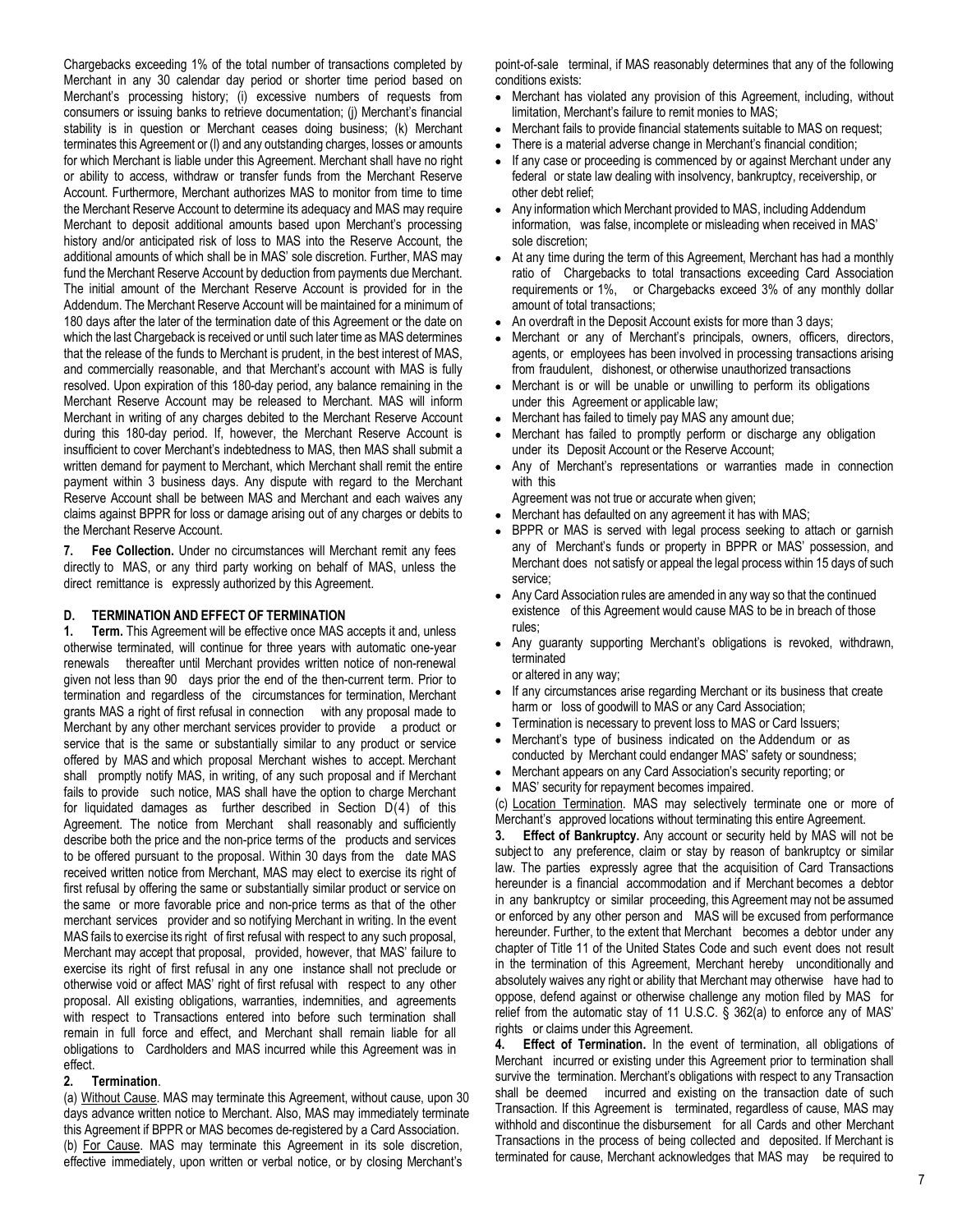report Merchant's business name and the names and other identification of its principals to the MATCH file maintained by the Card Associations. **Merchant expressly agrees and consents to such reporting if Merchant is terminated for any reason requiring listing on the MATCH file and Merchant understands and agrees that Merchant cannot request MAS to remove Merchant from MATCH once Merchant has been reported.** Merchant waives and will hold harmless MAS from any claims that Merchant may raise as a result of MAS' MATCH file reporting. Merchant will also immediately cease requesting Authorizations. If Merchant obtains any Authorization after termination, the fact that any Authorization was requested or obtained will not reinstate this Agreement. Further, Merchant will return all MAS property, forms, or equipment. All obligations for Transactions prior to termination (including payment for Chargebacks and MAS' expenses relating to Chargebacks) survive termination. MAS is not liable to Merchant for damages (including prospective sales or profits) due to termination. Following termination, Merchant will upon request provide MAS with all original and electronic copies of Sales Drafts and Credit Vouchers that have been retained by Merchant as of the date of termination. **Upon termination, any amounts due to MAS will accelerate and be immediately due and payable, without any notice, declaration, or other act whatsoever by MAS. The parties agree that if this Agreement is terminated before completion of the initial term of this Agreement or before the expiration of any renewal term for any reason other than a material uncured breach by MAS, Merchant will pay MAS damages in an amount equal to the greater of (i) the average monthly processing fees charged to Merchant for the previous 12 months (or such shorter time ifMerchant has processed for less than 12 months) multiplied by the number of months remaining under the Agreement or (ii) \$295 per location (the "Early Termination Fee"). Merchant acknowledges and agrees that the Early Termination Fee described herein is not a penalty but rather is a reasonable computation of the financial harm caused by the early termination of this Agreement by the Merchant based on MAS' implementation and administrative expenses incurred related to Merchant's processing.**

### **E. MISCELLANEOUS**

**1. Account Monitoring.** Merchant acknowledges that MAS will monitor Merchant's processing activity, business condition, financial condition, and daily deposit activity to detect unacceptable trends and trends in Chargeback and negative Cardholder inquiries. MAS may upon reasonable grounds suspend disbursement of Merchant's funds for any reasonable period of time required to investigate suspicious or unusual deposit activity. MAS will make good faith efforts to notify Merchant promptly following suspension. MAS is not liable to Merchant for any loss, either direct or indirect, which Merchant may attribute to any suspension of funds disbursement.

**2. Forms.** Merchant will use only the forms or modes of transmission of Sales Drafts and Credit Vouchers that are provided or approved in advance by MAS, and Merchant may not use such forms other than in connection with Card Transactions. Further, Merchant must implement any new policy, procedure or form issued by MAS or replace a current policy, procedure or form with a modified version issued by MAS pursuant to MAS' instructions.

**3. Indemnification**. Merchant will defend, indemnify and hold MAS and its officers, directors, members, shareholders, partners, employees, agents, subcontractors and representatives harmless from and against any and all fines, penalties, claims, damages, expenses, liabilities or fees of any nature whatsoever, including attorneys' fees (whether an attorney is an employee of MAS or MAS' affiliate or not) and costs (the "Damages"), asserted against or incurred by MAS, either directly or indirectly, arising out of, relating to or resulting from: (a) Merchant's failure to comply with this Agreement;

(b) any Sale paid for by MAS as may be made by anyone by way of defense, dispute, offset, counterclaim or affirmative action, or for any damages of or losses that MAS may incur as a result of Merchant's breach of this Agreement; (c) a breach of the security of the system safeguarding Cardholder Information resulting in unauthorized access to Cardholder Information; (d) a breach of any representation, warranty or term of this Agreement, including, but not limited to, the data security provisions by Merchant, or any service provider, subcontractor or agent of Merchant; (e) the inaction or omission of Merchant; (f) the negligence, gross negligence or willful misconduct of Merchant in the performance of its obligations under this Agreement, including, but not limited to, the data security provisions;(g) any dispute concerning the quality, condition or delivery of any merchandise or the quality of performance of any service provided by Merchant; (h) the fraud or dishonesty of Merchant or Merchant's owners, principals, employees, agents, successors, or assigns; (i) any violation of applicable federal and state laws, rules, regulations and guidance and Card Association rules by Merchant; (j) the theft of or damage or destruction to any equipment or the failure to comply with the equipment's user guide or manual; and (k) all third party claims arising from the foregoing, or any services provided hereunder. Notwithstanding the preceding, Merchant is not liable to MAS if Damages are caused by, related to, or arise out any breach of MAS' material obligations hereunder when caused by MAS' gross negligence or willful misconduct. Merchant will promptly reimburse MAS for any assessments, fines, fees or penalties imposed by the Card Associations in connection with this Agreement, including, without limitation, the data security provisions, and authorizes MAS to deduct any such sums directly from the Deposit Account or from amounts to be cleared and settled with Merchant.

**4. Records and Request for Copies.** In addition to any records Merchant routinely furnishes to MAS under this Agreement, Merchant will preserve a copy of actual paper Sales Drafts and Credit Vouchers and any written authorization of the Cardholder for at least 2 years after the date Merchant presents the Transaction to MAS. Immediately after Merchant receives the request by MAS, Merchant will provide to MAS either the original or a legible copy (in a size comparable to the actual Sales Draft) of the paper Sales Draft and any other documentary evidence available to Merchant that MAS reasonably requests to meet MAS' obligations under law (including its obligations under the Fair Credit Billing Act) or otherwise to respond to questions concerning Cardholder accounts.

**5. Compliance with Law.** Merchant represents and warrants that it has obtained all necessary regulatory approvals, certificates and licenses to sell any product or provide any service it intends to offer, and that it is in compliance with the Telephone Disclosure and Dispute Resolution Act and the regulations of the Federal Trade Commission and the Federal Communications Commission. Merchant shall comply with all present and future federal, state and local laws and regulations pertaining to Transactions, including, without limitation, the Federal Fair Credit Reporting Act, the Federal Truth- in-Lending Act, the Electronic Fund Transfers Act and the Federal Equal Credit Opportunity Act, as amended.

**6. Fees and Charges.** For each Transaction, MAS will charge Merchant as follows:

(a) actual Card Association interchange and assessments and/or (b) an amount (the "Merchant Discount Fees") equal to a specified percentage of the total cash price of each sale and cash withdrawal Transaction (the "Merchant Discount Rate (MDR)"); (c) a specified amount per Transaction (the "Transaction Fee"); and (d) a specified amount per Authorization (the "Authorization Fee"). The MDR, Authorization Fees and Transaction Fees are set forth on the Addendum. The Merchant Discount Fees are based on sales, not net sales. Different MDRs apply to qualified, Mid-Qualified and Non-Qualified Transactions. The MDR, as shown on the Addendum, is the lowest rate that applies to qualified transactions. Additional fees, which are caused by the conditions of (i) the Cards (e.g., commercial cards, business cards, Premium Cards, and International Cards) and (ii) Transactions processed (e.g., CNP or electronic Transactions, when Merchant fails to settle the deposit of the Transactions within 48 hours of obtaining authorization), may apply to NQT. With respect to American Express Card Transactions, a \$0.10 per transaction fee will also apply in addition to the NQT fees described above. Cards and Transactions may qualify for one or more of the abovementioned conditions and, accordingly, NQT fees shall apply per condition. The minimum NQT fee per condition is 0.50% of sales or, if higher, as set forth in the Addendum. NQT fees may also be charged on Transactions where the MDR is lower than the actual Card Association interchange and assessment fees. NQT fees are included in the interchange fee section of the Merchant Statement. Merchant agrees that MAS will deduct or cause BPPR to deduct Merchant Discount Fees from the Deposit Account or Reserve Account on a daily basis unless a monthly basis is specified on the Addendum. Merchant also agrees to pay MAS the amount of any fees, charges or penalties assessed against MAS or by any Card Association or Card Issuer for Merchant's violation of the by-laws, rules, regulations, guidelines, policy statements or threshold requirements of such entities. Merchant shall pay MAS for any other services provided to Merchant by MAS and for all other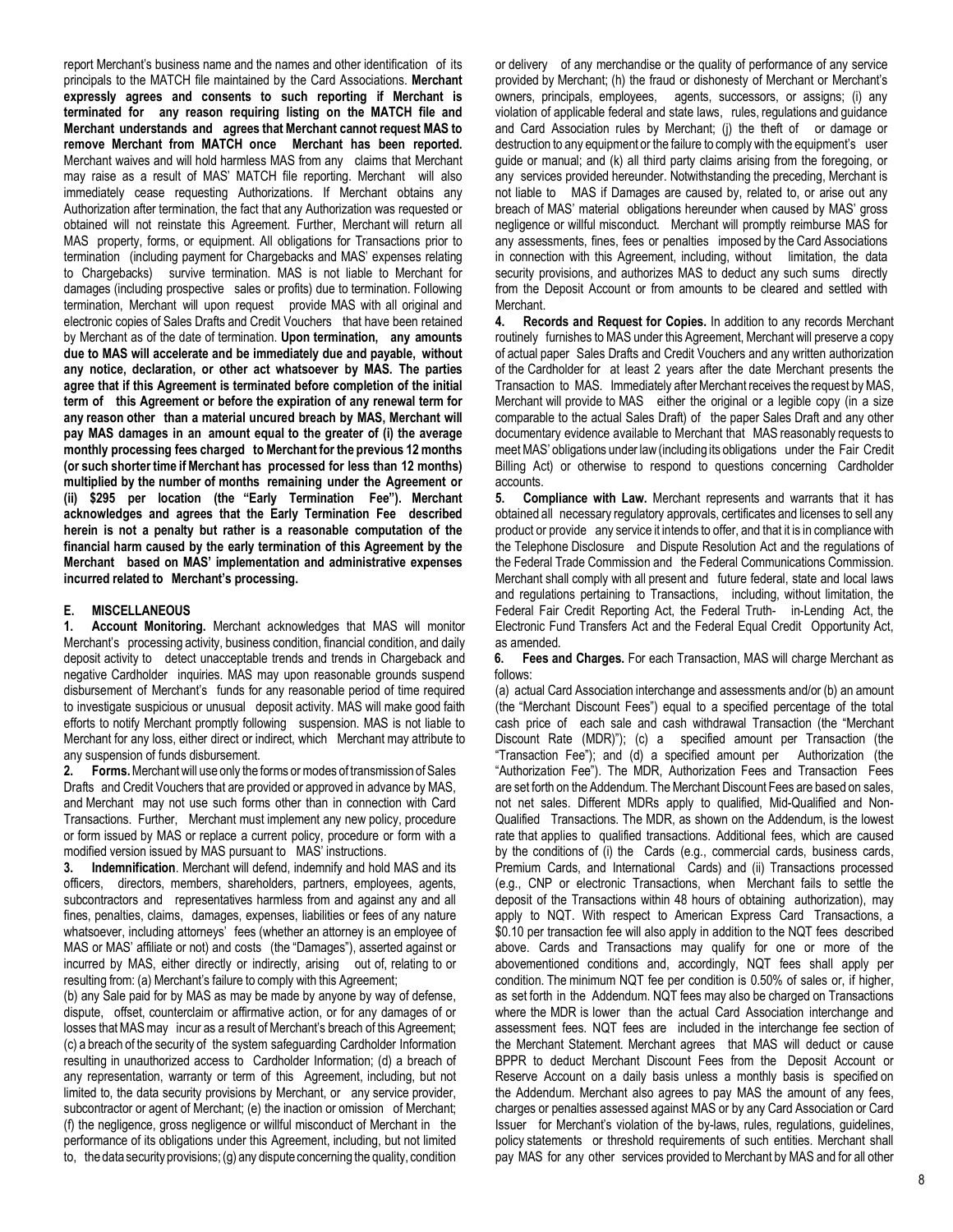fees shown on the Addendum, including, but not limited to monthly minimum fees, Chargeback fees and customer service fees. MAS may change fees, including adding fees for additional services utilized by Merchant, upon 30 days written notice to Merchant. Merchant shall pay MAS all fees specified on the Addendum, as amended by MAS from time to time. In addition to any other legal or equitable remedy available to it in accordance with this Agreement or by law, MAS may set off any amounts due to MAS under this Agreement against any property or account of Merchant in the possession or control of MAS.

**7. Taxes.** Each party shall report its income and pay its own taxes to any applicable jurisdiction. If MAS is required to pay any taxes, interests, fines, or penalties owed by Merchant, the amount paid shall become immediately due and payable by Merchant to MAS. If excise, sale or use taxes are imposed on the Transactions, Merchant shall be responsible for the collection and payment thereof. MAS shall be entitled to recover of any of the taxes paid by it on behalf of Merchant from Merchant immediately after payment.

**8. Security Interest.** As security for the performance by Merchant of all of its obligations under this Agreement, Merchant hereby grants to MAS a security interest in all existing or hereafter acquired: (a) Transactions, Sales Drafts, Credit Vouchers and other items submitted to MAS for processing by or for Merchant; (b) accounts receivable and payment rights relating to or arising from this Agreement, including all amounts due Merchant (including any rights to receive credits or payments hereunder);

(c) the Deposit Account and the Reserve Account; (d) deposits, regardless of source, to Merchant's Reserve Account; (e) all deposits, and all other property and funds deposited by Merchant or withheld by MAS, including funds and property withheld as the result of security monitoring; and (f) proceeds of the foregoing. Merchant will execute and deliver to MAS such documents, in form satisfactory to MAS, as MAS may reasonably request in order to perfect MAS' security interest in the Deposit Account and Reserve Account and will pay all costs and expenses of filing the same or of filing this Agreement in all public filing offices, where filing is deemed byMAS to be necessary or desirable. MAS is authorized to file financing statements relating to the Deposit Account and the Reserve Account without Merchant's signature where authorized by law. Merchant appoints MAS as its attorney-in-fact to execute such documents as are necessary or desirable to accomplish perfection of any security interests. This appointment is coupled with an interest and shall be irrevocable as long as Merchant owes any amount to MAS. If MAS reasonably determines that Merchant has breached any obligation under this Agreement, or that proceeds of Merchant's future card sales are unlikely to cover anticipated Chargebacks, credits, fees and adjustments, as reasonably determined by MAS (whether because this Agreement has been terminated or for any other reason), MAS may setoff or otherwise exercise its security interest without notice or demand by immediately withdrawing from or freezing any account or otherwise exercising its rights under this Agreement or those rights available under applicable laws, including the Uniform Commercial Code, or in equity. In addition to the collateral pledged above, MAS may require Merchant to furnish such other and different security as MAS deems appropriate in its sole discretion to secure Merchant's obligations under this Agreement. MAS may fully or partially prohibit withdrawal by Merchant of funds from Merchant's Deposit Account or from Merchant's deposit accounts in financial institutions other than BPPR, pending MAS' determination from time to time to exercise its rights as a secured party against such accounts in partial or full payment of Merchant's obligations to MAS. Merchant represents and warrants that no other party has a security interest or lien in any of the collateral pledged above, and Merchant will obtain MAS' written consent before it grants a lien or security interest in that pledged collateral to any other person.

**9. Modifications to Agreement.** MAS reserves the right to amend or modify this Agreement, from time to time, by providing written notice to Merchant with not less than 30 days before the effective date of such modification or shorter as provided herein. Amendments required as a result of changes in either Card Association's rules and regulations or any law or judicial decision may become effective on such shorter period of time as MAS may specify if necessary to comply with the applicable rule, regulation, law or decision. All provisions of this Agreement shall apply to Cards or Services added to this Agreement. All new rates, fees and charges will become effective for the month immediately following the month in which the notice appeared on the Merchant Statement or was sent by mail, fax, or e-mail.

**10. Warranty Disclaimer.** MERCHANT ACKNOWLEDGES THAT MAS HAS PROVIDED NO WARRANTIES, EITHER EXPRESS OR IMPLIED,

WRITTEN OR ORAL, INCLUDING, BUT NOT LIMITED TO, ANY IMPLIED WARRANTY OF MERCHANTABILITY OR FITNESS FOR A PARTICULAR PURPOSE, WITH RESPECT TO ANY SOFTWARE, SYSTEMS, AND EQUIPMENT UTILIZED FOR THIS EQUIPMENT AND MAS EXPRESSLY DISCLAIMS ALL SUCH WARRANTIES. FURTHER MERCHANT ACKNOWLEDGES THAT MAS HAS NO LIABILITY WITH RESPECT TO ANY SOFTWARE, SYSTEMS, OR EQUIPMENT. MAS MAKES NO REPRESENTATIONS OR WARRANTIES, EXPRESS OR IMPLIED, REGARDING THE SERVICES IT PROVIDES HEREUNDER. SHOULD THERE BE ERRORS, OMISSIONS, INTERRUPTIONS OR DELAYS RESULTING FROM MAS' PERFORMANCE OR FAILURE TO PERFORM OF ANY KIND, MAS' LIABILITY SHALL BE LIMITED TO CORRECTING SUCH ERRORS IF COMMERCIALLY REASONABLE OR SUPPLYING SUCH OMISSIONS IN THE WORK PRODUCT IN WHICH THEY HAVE OCCURRED.

**11. Limitation of Liability.** MAS SHALL NOT BE LIABLE FOR ANY LOST PROFITS, PUNITIVE, INDIRECT, SPECIAL OR CONSEQUENTIAL DAMAGES TO MERCHANT OR TO ANY THIRD PARTY IN CONNECTION WITH OR ARISING OUT OF THIS AGREEMENT OR ANY OF THE SERVICES TO BE PERFORMED BY MAS PURSUANT TO THIS AGREEMENT. Merchant hereby expressly waives all claims against MAS for any loss, claim, demand, penalty, action, delay, cost or expense (including reasonable attorneys' fees) of any kind unless Merchant provides written notice to MAS of the occurrence that gave rise to the alleged liability within 15 days after Merchant knew or should have known of the occurrence. In addition, MAS shall not be liable to Merchant or Merchant's customers or any other person for any of the following: (a) any loss or liability resulting from the denial of credit to any person or Merchant's retention of any Card or any attempt to do so; (b) any loss caused by a Transaction downgrade resulting from defective or faulty equipment (regardless if owned by MAS or Merchant); (c) the unavailability of Services caused by the termination of contracts with computer hardware vendors, processors or installers, whether terminated by MAS or any other person for any reason; or (d) interruption or termination of any Services caused by any reason. If MAS is liable to Merchant for any reason, MAS' liability with respect to any Card Transaction may not exceed the amount of the Sales Draft in connection with that Transaction less any applicable fees and charges. **12. Limitation on Damages.** In no case shall Merchant be entitled to recover damages from MAS that exceed the fees retained by MAS pursuant to this Agreement during the 6-month period immediately prior to the event giving rise to the claim for damages.

**13. Legal or Regulatory Proceeding.** Merchant shall promptly notify MAS of any legal or regulatory proceeding or any threat of a legal or regulatory proceeding of which it becomes aware with respect to any matters that are the subject of this Agreement.

**14. Waiver.** MAS' failure to enforce one or more of the provisions of this Agreement will not constitute a waiver of the right to enforce the same or other provision in the future.

**15. Written Notices.** Unless MAS includes a notice to Merchant in the Merchant Statement, all written notices and other written communications required or permitted under this Agreement will be deemed delivered immediately when hand-delivered or sent via fax and the sender obtains a fax confirmation receipt, and upon mailing when sent first class mail, postage prepaid, addressed as follows: (a) If to MAS: EVERTEC Group, LLC Merchant Acquiring Solutions, Hwy. 176, Km. 1.3, Ave. Ana G. Méndez, San Juan, PR 00926 Attn: Merchant Product Manager, e-mail merchantclaims@popularmerchant.com, fax: (787) 766-4783; (b) If to Merchant: At the fax number, e-mail or address provided as the billing address and to the contact listed on the Addendum.

16. Choice of Law; Jurisdiction. Puerto Rico law governs this Agreement. Any claim or cause of action arising out of this Agreement against MAS must be initiated and maintained exclusively in the state courts located in San Juan, Puerto Rico.

**17. Entire Agreement; Assignment.** This Agreement expresses the entire understanding of the parties with respect to the subject matter hereof and except as provided herein. This Agreement may not be assigned, directly or by operation of law, without MAS' prior written consent. This Agreement will be binding upon and inure to the benefit of the parties' respective heirs, personal representatives, successors and permitted assigns.